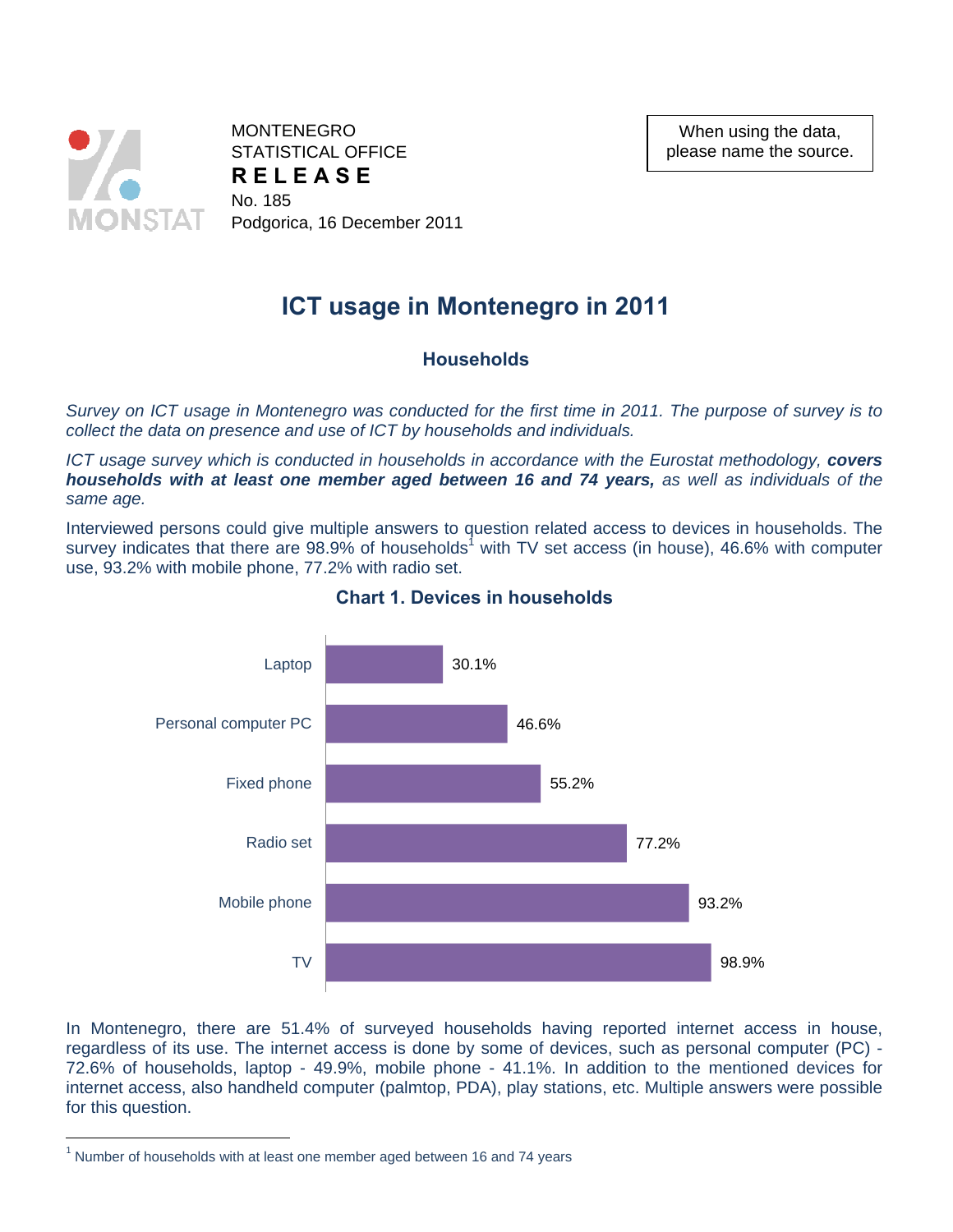| Devices in households   | % households |
|-------------------------|--------------|
| Personal computer (PC)  | 72.6%        |
| Laptop                  | 49.9%        |
| Mobile phone            | 41.1%        |
| Other                   | 12.0%        |
| <b>Play station</b>     | 2.2%         |
| Handheld computer (PDA) | 0.8%         |
| I do not know           | 0.2%         |
|                         |              |

# **Table 1. Devices for internet access**

In regards with the type of internet access, i.e. internet connection households were allowed to select several answers. In accordance with answers received, of the total number of households with internet access, the majority (58.2%) use DSL (ADSL) connection type, and wireless internet (27.6%). There are 21.6% households with internet and using modem as a type of connection.

## **Chart 2. Types of internet connections**



The most often reasons mentioned by households for no Internet access are the following: 39.1% of households reported the equipment is too expensive; 30.4% of households reported that they do not have need for Internet, while 27.0% of households reported that the Internet access is to expensive.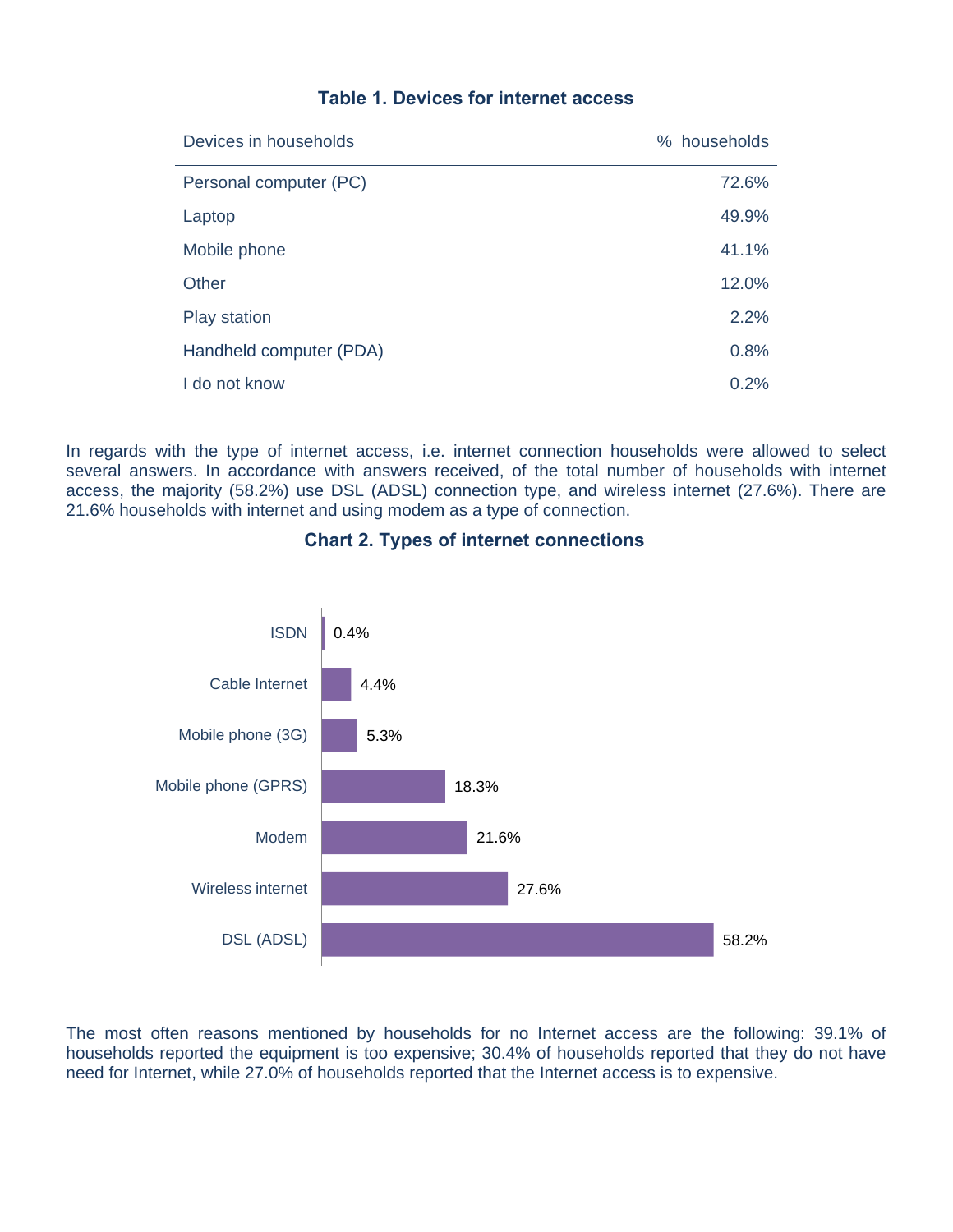|  |  |  |  |  |  |  |  | Table 2. Reasons reported by households for no internet access |  |
|--|--|--|--|--|--|--|--|----------------------------------------------------------------|--|
|--|--|--|--|--|--|--|--|----------------------------------------------------------------|--|

| Reasons                                 | % households |
|-----------------------------------------|--------------|
| To expensive equipment                  | 39.1%        |
| No need for internet                    | 30.4%        |
| Too expensive Internet access           | 27.0%        |
| I do not want Internet                  | 18.8%        |
| Lack of skills                          | 11.7%        |
| Internet access somewhere else          | 6.3%         |
| <b>Physical inability</b>               | 3.9%         |
| Privacy or security                     | 1.8%         |
| Nothing of mentioned - other<br>reasons | 6.6%         |

Computer use in households differs in comparison with territorial unity and type of settlement. Thus, computer use is the lowest in North region, in urban settlements (38.9%), while it is the highest in Podgorica, i.e. 61.6%.

# **Chart 3. Computer use in households by territorial unity**

## **and type of settlement urban/other**



 $\leftarrow$ Rural  $\leftarrow$ Urban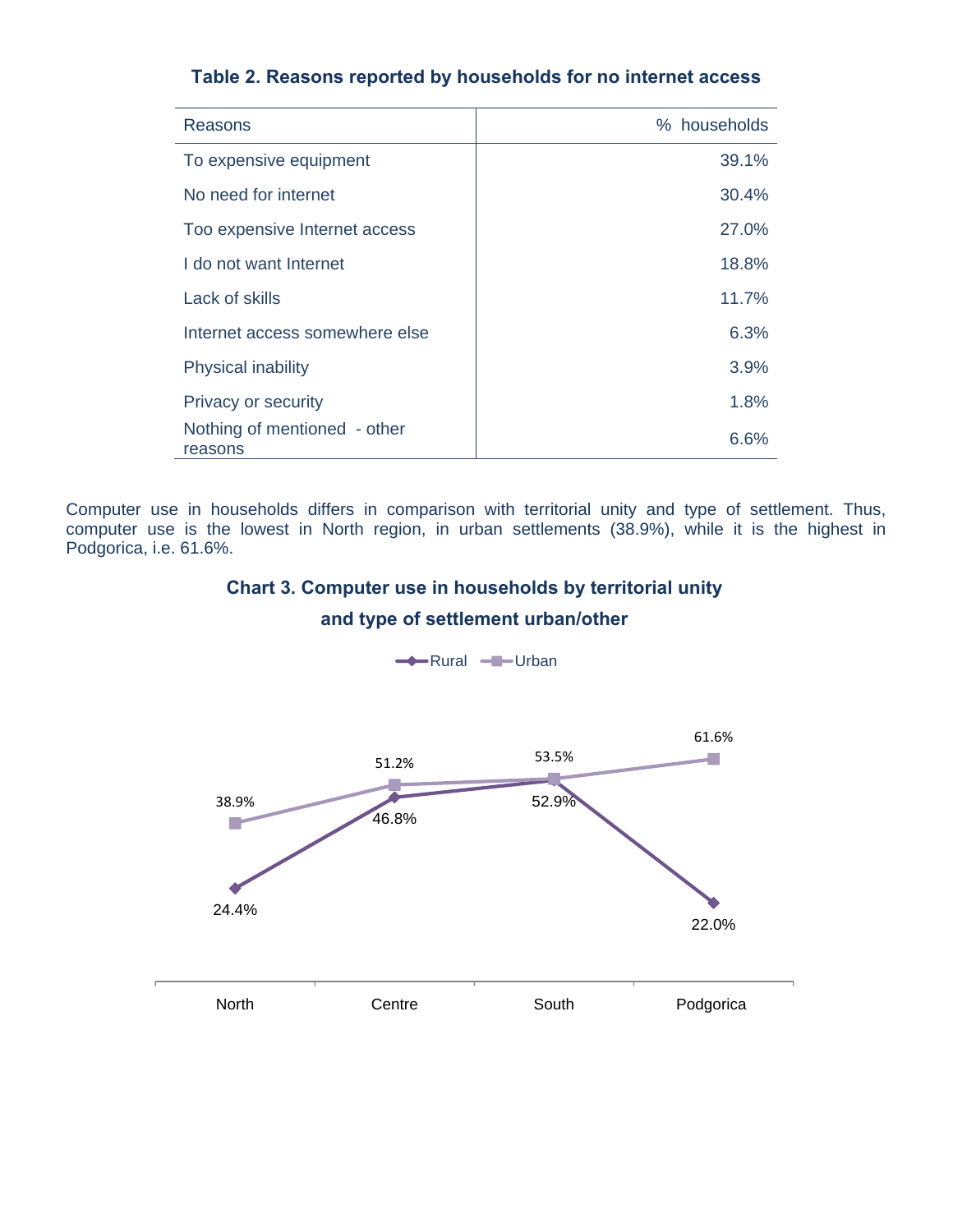Internet access in households differs when compared with territory and settlement type. Thus, the North region (settlements which are not urban) has the lowest internet access, i.e. 21.0%. In regards with Podgorica and settlements of urban type, there are 64.9% of households with internet access. In Central region, in settlements of urban type, there are 63.2% of households with internet access.

# **Table 3. Internet access in house (in %)**

| Settlement type | <b>Territory</b>       |       |       |           |  |  |  |  |
|-----------------|------------------------|-------|-------|-----------|--|--|--|--|
|                 | <b>North</b><br>Centre |       | South | Podgorica |  |  |  |  |
| Urban           | 43.9%                  | 63.2% | 64.5% | 64.9%     |  |  |  |  |
| Other           | 21.0%                  | 32.1% | 65.3% | 29.9%     |  |  |  |  |

When we look at the data on possessing computer or Internet usage according to the level of average monthly income of households, it is observable that 76.1% of households having the income over EUR 600 possess a computer, while 87.7% households have Internet access at home.

## **Chart 4. Percentage of households possessing computer and Internet connection by average monthly income of household**

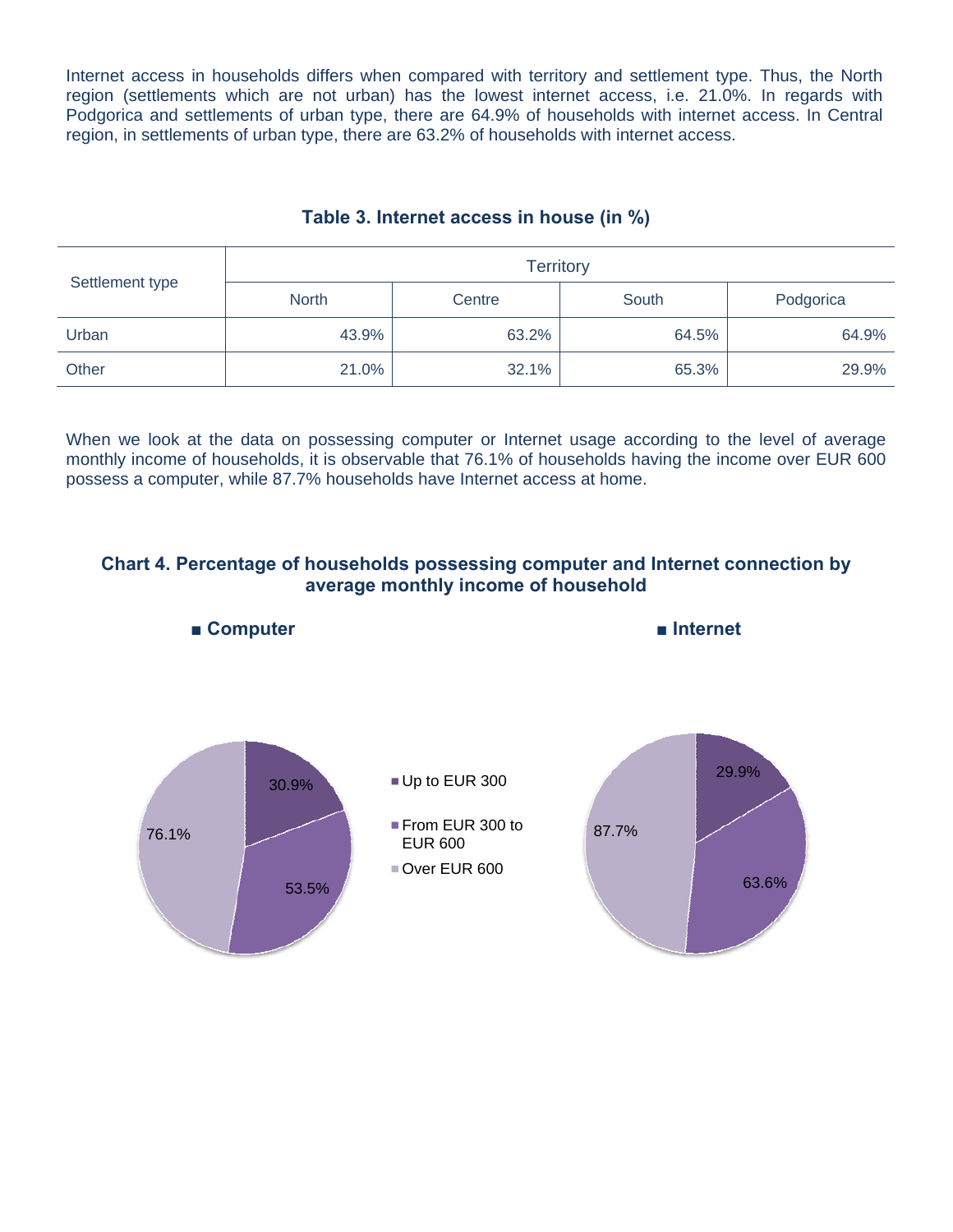#### **Persons**

Number of persons which used a computer is 53.2%, while the percentage of those who have never used a computer is 46.8%. In regards with internet use, 46.5% of persons reported that they have used internet, whereas there are 76.6% of those used internet on a daily basis or almost every day, and 17.5% of persons use internet at least once a week.



**Chart 5. When is the last time you have used a computer?**

In the last three months  $\blacksquare$  More than three months ago  $\blacksquare$  More than a year ago  $\blacksquare$  Never



## **Chart 6. When is the last time you have used Internet?**

In the last three months  $\blacksquare$  More than three months ago  $\blacksquare$  More than a year ago  $\blacksquare$  Never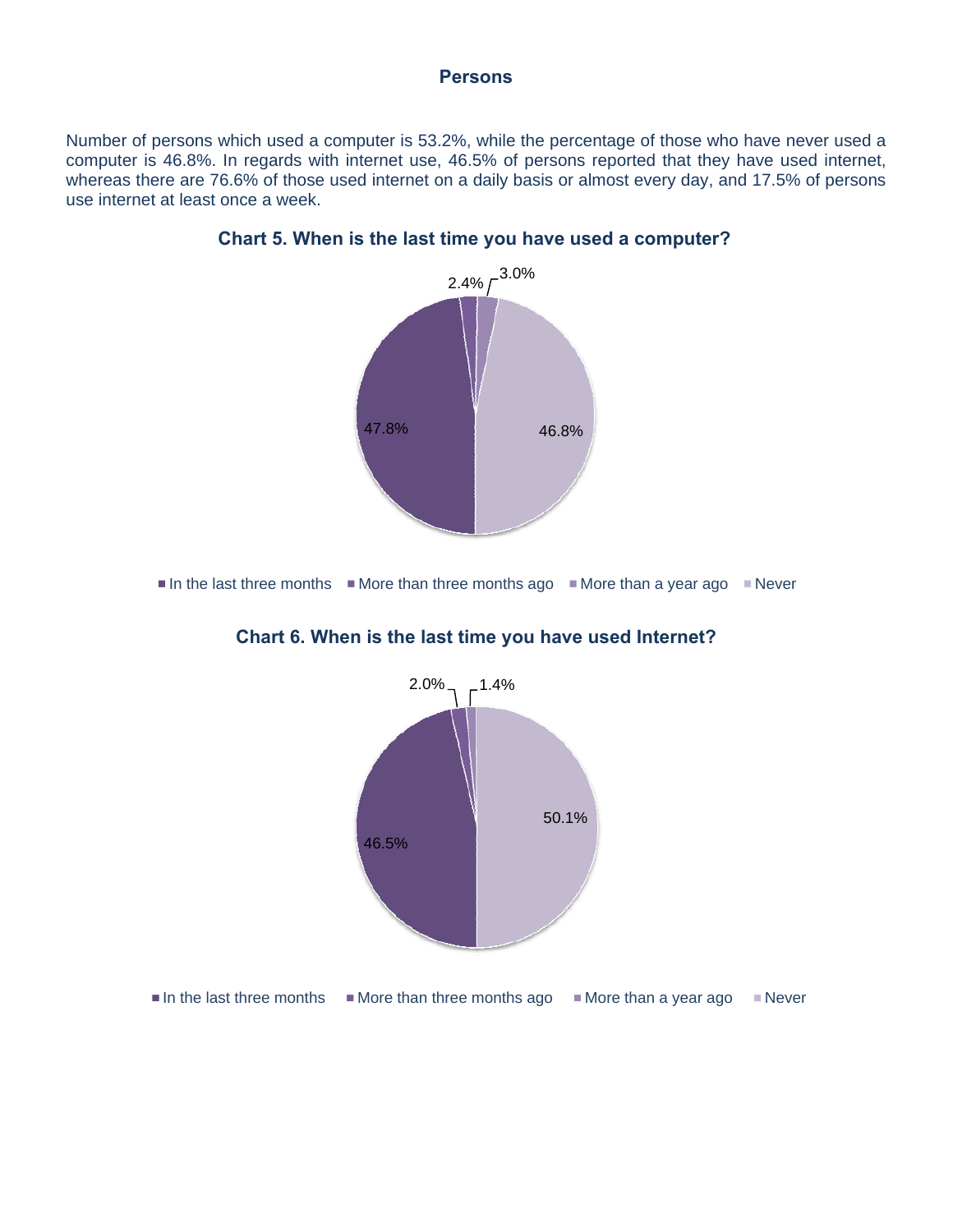In regards with computer use in Table 3, it is observable that 88.7% of persons aged between 16 and 24 years used a computer in the last three months. When there is considered some other age group, number of persons used a computer in the last three months, this percentage decreases, and for ex., for age group between 55 and 64 years is 26.5%.

Survey results indicate that more women reported that they have never used a computer 62.3%, while there are 56.8% men who reported that they have never used a computer.

|                           | Age       |       |           |       |       |       |       | <b>Sex</b> |  |
|---------------------------|-----------|-------|-----------|-------|-------|-------|-------|------------|--|
| <b>Computer use</b>       | $16 - 24$ | 25-34 | $35 - 44$ | 45-54 | 55-64 | 65-74 | Men   | Women      |  |
| In the last 3<br>months   | 88.7%     | 74.8% | 58.8%     | 37.7% | 26.5% | 2.7%  | 38.1% | 32.5%      |  |
| More than 3<br>months ago | 2.6%      | 3.2%  | 4.6%      | 2.3%  | 1.1%  | ٠     | 2.3%  | 1.5%       |  |
| More than a<br>year ago   |           | 3.2%  | 3.9%      | 1.8%  | 5.6%  | 2.0%  | 2.9%  | 3.6%       |  |
| <b>Never</b>              | 8.7%      | 18.8% | 32.7%     | 58.3% | 66.8% | 95.3% | 56.8% | 62.3%      |  |

**Table 4. Persons used a computer by age and sex (in %)**

In the last three months, internet was used at home by the largest number of respondents, while there are 35.6% respondents used internet at work. There are 5.25 % of interviewed persons reported that they have used internet in the last three months in internet café, and there are 1.7% of those used in hotspot.

Activities most often performed by respondents through internet for the private purposes in the last three months refer to sending/receiving emails by 81.0% of persons, afterwards, there are 59.7% of persons reporting that they had phone communication through internet/video conversation (by web camera); 57.6% of persons reported that they downloaded games, photos or music, and the same percentage of those reporting that they communicated using chat, in newspaper groups or through forum. Only 13.0% of persons reported that internet used for the private purposes in the last three months for job searching or sending job application.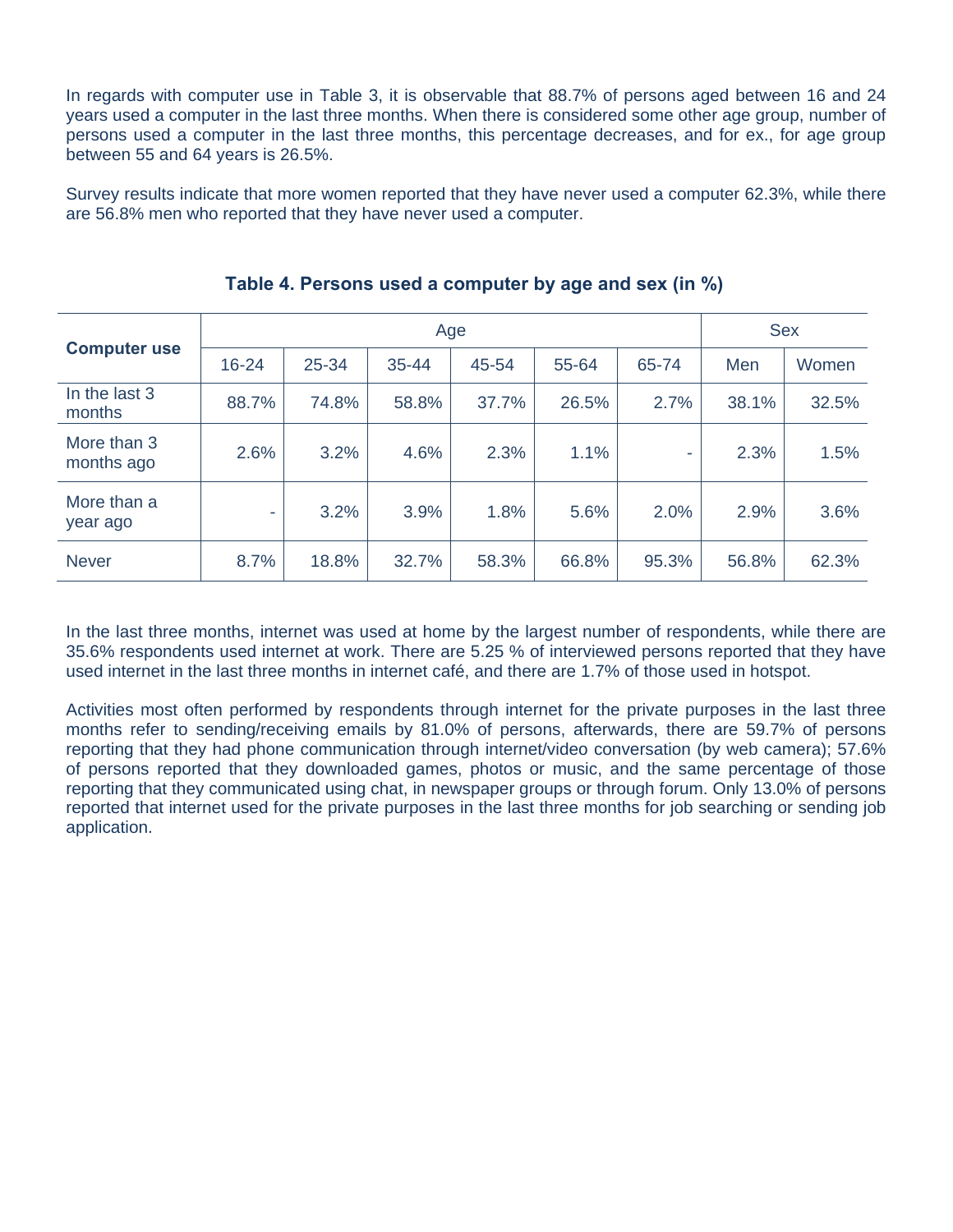#### **Table 5. Average internet use by settlement type and territorial unity (in %) (it refers to persons having used internet in the last three months)**

|                                  |              | Urban  |       | Other     |              |        |       |           |
|----------------------------------|--------------|--------|-------|-----------|--------------|--------|-------|-----------|
| Internet use                     | <b>North</b> | Centre | South | Podgorica | <b>North</b> | Centre | South | Podgorica |
| Every day or<br>almost every day | 63.9%        | 77.8%  | 78.5% | 78.1%     | 65.7%        | 32.9%  | 76.3% | 85.5%     |
| At least once a<br>week          | 31.3%        | 18.5%  | 15.3% | 16.0%     | 29.5%        | 32.3%  | 8.8%  | 14.5%     |
| At least once a<br>month         | 1.7%         | ٠      | 6.2%  | 3.3%      | 2.3%         | 27.5%  | 10.0% |           |
| Less than once a<br>month        | 3.1%         | 3.7%   | ٠     | 2.6%      | 2.5%         | 7.3%   | 4.9%  |           |